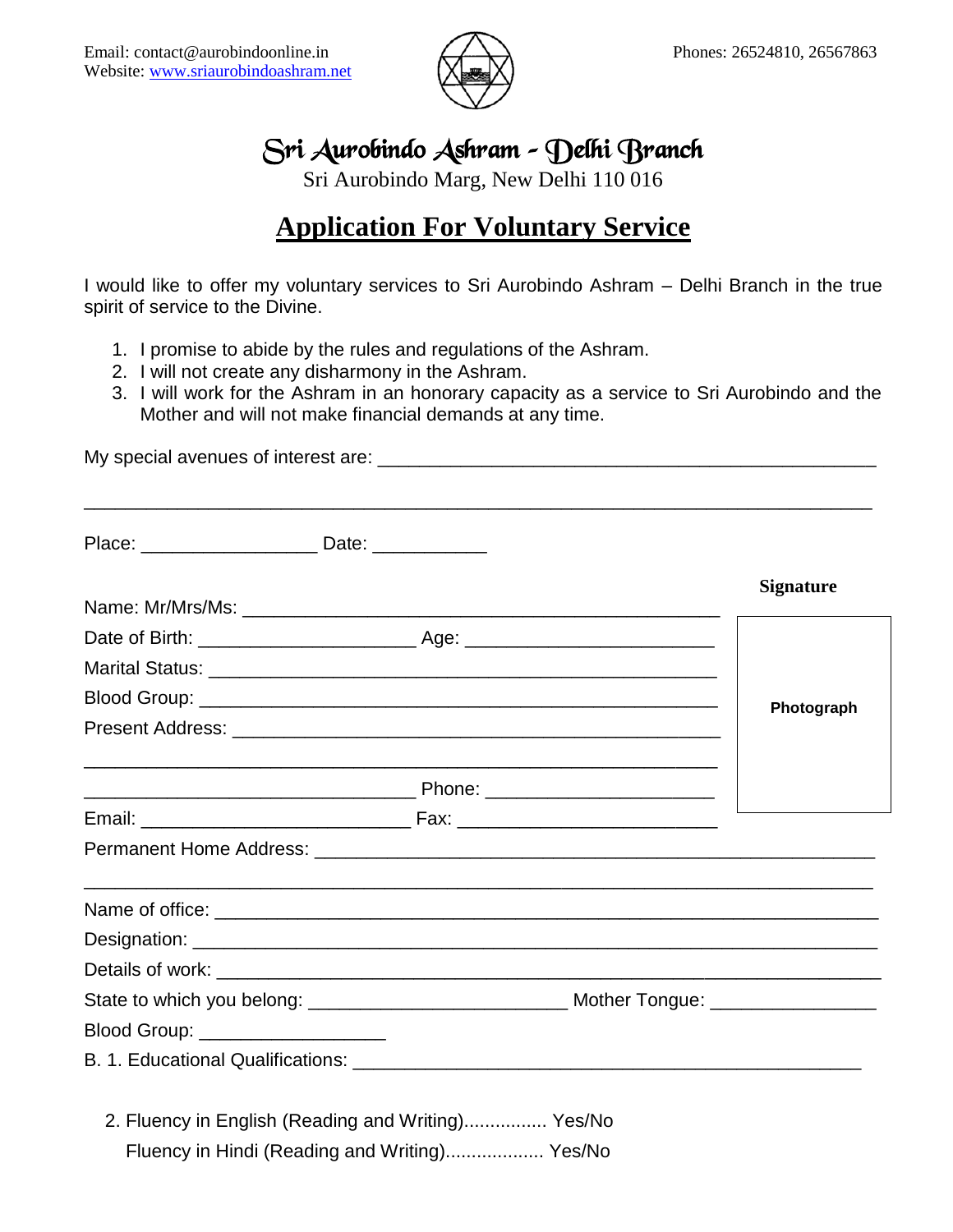| <b>C. Area of Expertise Extra Curricular Activities:</b>                          |  |  |  |  |
|-----------------------------------------------------------------------------------|--|--|--|--|
|                                                                                   |  |  |  |  |
|                                                                                   |  |  |  |  |
|                                                                                   |  |  |  |  |
|                                                                                   |  |  |  |  |
| D. Details of Volunteer Work:                                                     |  |  |  |  |
| a) Types of work you would like to volunteer for_________________________________ |  |  |  |  |
|                                                                                   |  |  |  |  |
|                                                                                   |  |  |  |  |

d) Any other information you would like to furnish

## **E. Details of children**

| e<br>וס. | <b>Name</b> | Age | <b>School/Institution</b> | <b>Class</b> |
|----------|-------------|-----|---------------------------|--------------|
|          |             |     |                           |              |
| c        |             |     |                           |              |

Nuclear or Joint Family: \_\_\_\_\_\_\_\_\_\_\_\_\_\_\_\_\_\_\_\_\_\_\_\_\_\_\_\_\_\_\_\_\_\_\_

### **F. Details of Spouse's work and telephone number:**

- 1. Name of Spouse: \_\_\_\_\_\_\_\_\_\_\_\_\_\_\_\_\_\_\_\_\_\_\_\_\_\_\_\_\_\_\_\_\_\_\_\_\_\_\_\_\_\_\_\_\_\_\_\_\_\_\_\_\_\_\_\_\_\_\_\_
- 2. Name of Office: \_\_\_\_\_\_\_\_\_\_\_\_\_\_\_\_\_\_\_\_\_\_\_\_\_\_\_\_\_\_\_\_\_\_\_\_\_\_\_\_\_\_\_\_\_\_\_\_\_\_\_\_\_\_\_\_\_\_\_\_\_
- 3. Address: \_\_\_\_\_\_\_\_\_\_\_\_\_\_\_\_\_\_\_\_\_\_\_\_\_\_\_\_\_\_\_\_\_\_\_\_\_\_\_\_\_\_\_\_\_\_\_\_\_\_\_\_\_\_\_\_\_\_\_\_\_\_\_\_\_\_

| 4. Designation:     |         |         |  |
|---------------------|---------|---------|--|
| 5. Details of work: |         |         |  |
| 6. Phone:           | Mobile: | E-mail: |  |

**Some give their soul to the Divine, some their life, some offer their work, some their money. A few consecrate all of themselves and all they have - soul, life, work, wealth; these are the true children of God. Others give nothing – these whatever their position, power and riches are for the Divine purpose valueless cyphers.**